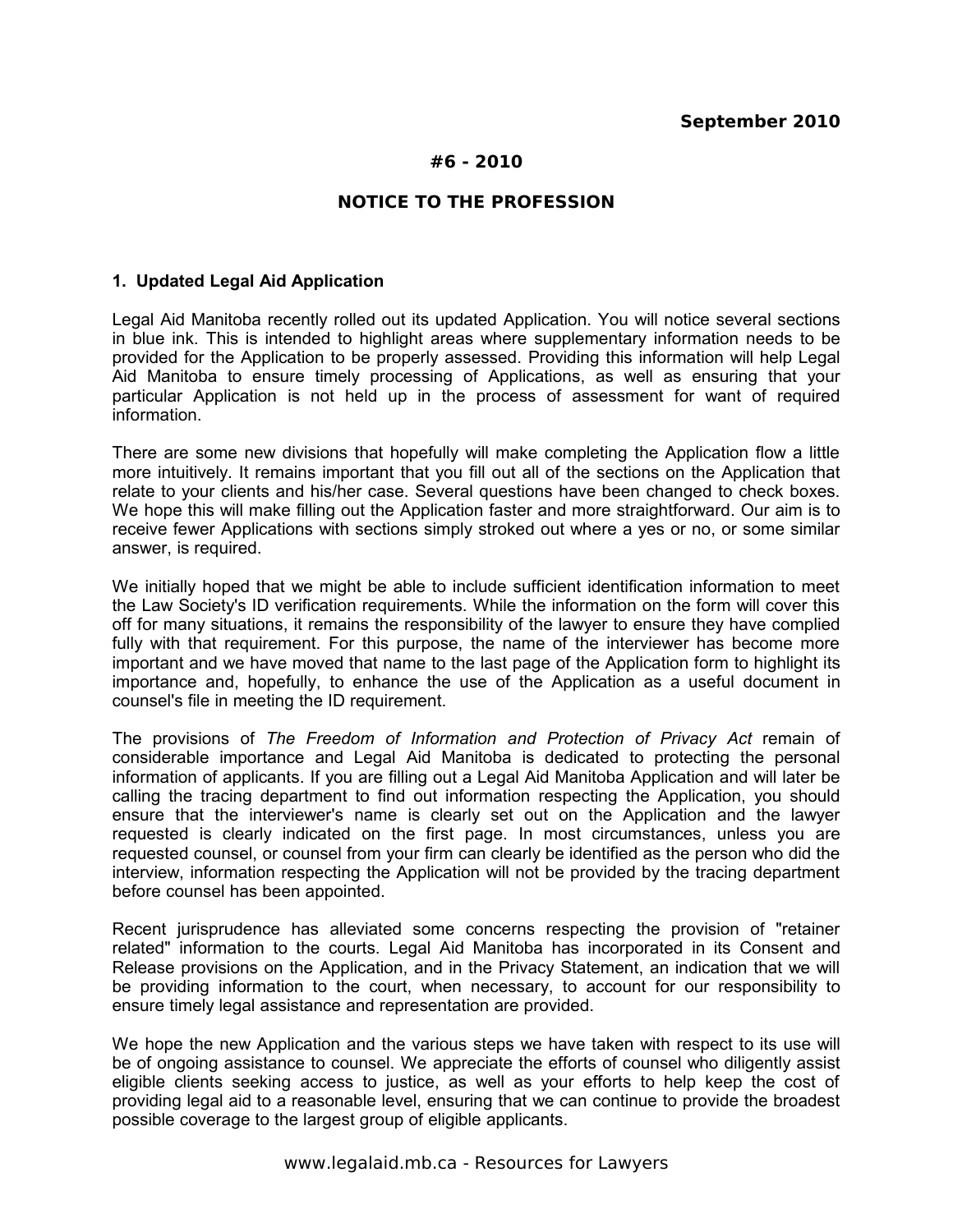### **2. Area Directors Manual**

Legal Aid Manitoba has been issuing certificates pursuant to the new Area Directors Manual for over a year and a half. The manual is moving into a phase of review, continuing indefinitely, that we refer to as Continuous Quality Improvement or CQI. In order for the manual to remain up to date, and to meet the needs of all stakeholders, including private bar counsel, ongoing input from you is required. One major avenue for input into the Area Directors Manual is through the Tariff Review Committee which is comprised of members from Legal Aid Manitoba senior management, members of the private bar who take legal aid cases, and members of Legal Aid Manitoba staff from community law offices. If you wish to bring any matter to the attention of the Tariff Review Committee please feel free to forward it to my assistant, Gayle Zacharias, at [gazac@legalaid.mb.ca.](mailto:gazac@legalaid.mb.ca) Please indicate 'Tariff Review Committee' in the subject line.

We have received a number of concerns and complaints respecting the time lines in the Area Directors Manual. Management Council has directed that Legal Aid Manitoba Applications must be decided on current financial, family, and merit information. This has been quantified as information no less than six months old. In order to ensure that decisions made on Legal Aid Manitoba Applications can be finally determined within that six month window, all assessments and appeals must be concluded within six months of the Application date. The deadlines that were imposed in the new Area Directors Manual have been selected to ensure compliance with the direction of Management Council. The common time lines of concern are:

- 1. The Application must be signed within the 60 days prior to its receipt at Legal Aid Manitoba;
- 2. Where further information is required, it must be received within 30 days of our request or the Application will be refused;
- 3. An Application refused following the 30 day deadline above will be reconsidered without a further Application, if the information requested is provided within 60 days of the date the refusal issued;
- 4. Appeals to the Executive Director or Management Council from refusal to issue a certificate both have a 30 day limitation date after which they may not be accepted;
- 5. When a financial review is commenced, further information is requested. If there is no response to the request within 21 days, the certificate will be cancelled unless counsel has advised there is a hearing date pending within the next 60 days.
- 6. If a certificate is cancelled due to failure to respond to requests on a financial review, it can be reactivated if the information requested is provided within 30 days of the date the cancellation issued.
- 7. If a certificate is cancelled for any reason, other than an error on the part of Legal Aid Manitoba, and the financial information on file is older than six months, the client is required to reapply for legal aid in order to reinstate coverage.

Counsel are all aware that legal aid in Manitoba is not a public defender system. Eligibility for legal aid depends upon a fair and proper assessment of financial resources. The availability of legal aid to low income Manitobans depends upon Legal Aid Manitoba's ability to properly assess applicants. The above time lines should be readily achievable in all but extraordinary circumstances. Where extraordinary circumstances exist, an exception can be made by the Area Director, upon provision of cogent reasons.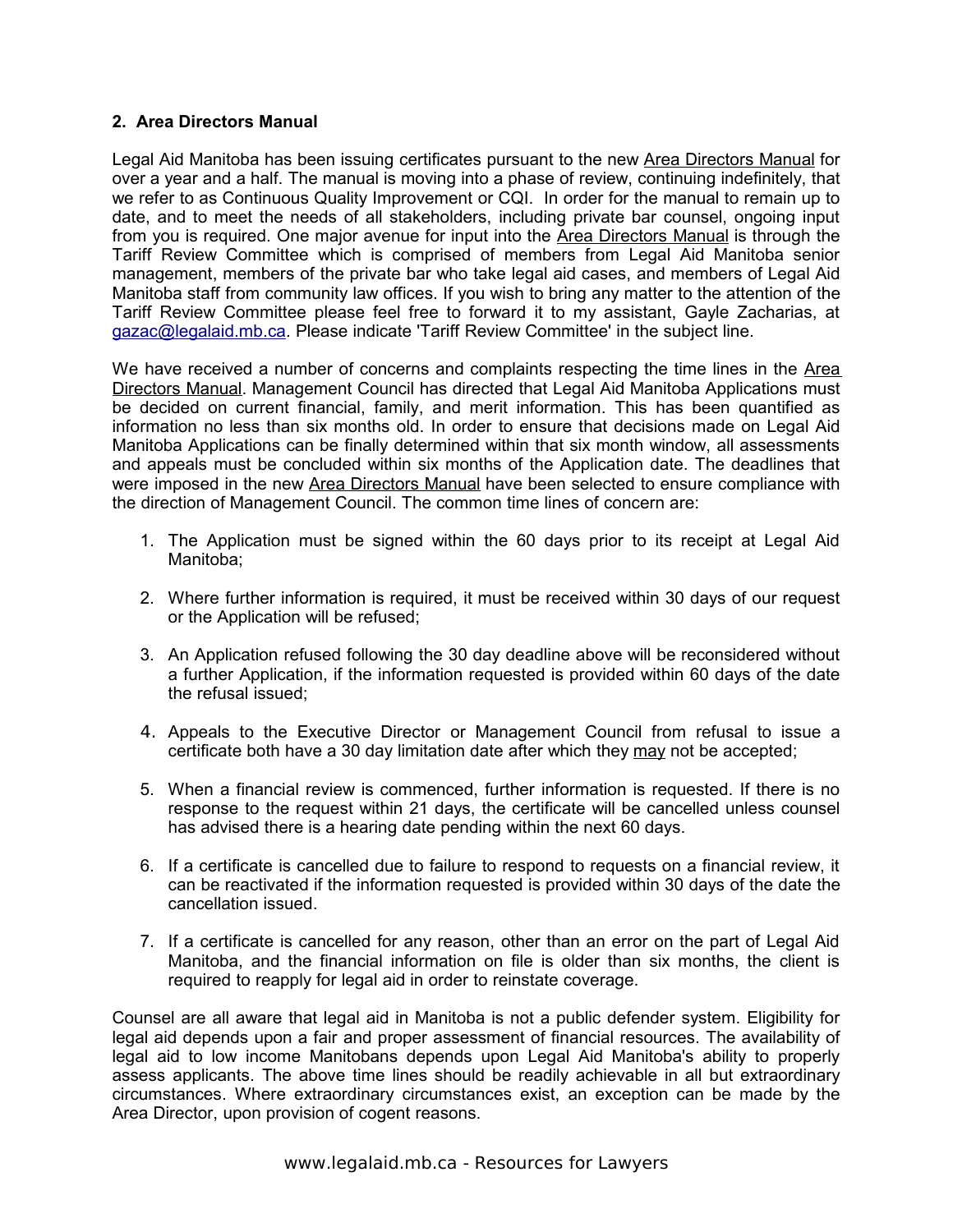# **3. \$250,000.00 Billing Cap**

Counsel are reminded of Notice to the Profession #34 - 2009 issued in March of 2009. Item 9 in that notice indicated:

Management Council has directed that a billing cap of \$250,000 per year be imposed on individual counsel billing as of April 1, 2010.

All individual counsel billing matters to Legal Aid Manitoba must be mindful to remain within this billing cap. The billing cap represents 3125 hours of billable time at the nominal Legal Aid Manitoba rate of \$80 an hour (8.6 hours per day, 365 days a year). Individual lawyer billings in excess of this amount cannot be honoured.

### **4. Tariff Review Committee**

The Tariff Review Committee has met several times since the last Notice to the Profession. Proposals have been given to government to enhance or increase the tariff. Most recently, Legal Aid Manitoba has sought enhanced fees to supplement the increased workload required on YCJA cases, in particular, the increased use of case conferences. We also requested that government consider pegging increases in the tariff to increases in public sector collective bargaining agreements. Receipt of our proposals was acknowledged by government, although no substantial response to our suggestions has been received as of the date of this memo.

### **5. On Call Telephone System**

Legal Aid Manitoba has been in the process of reviewing our Brydges on-call telephone service to deal with increased costs and other practical concerns. One option being considered is changing to an automated cascading telephone answer service. If implemented, the service will transfer calls through a number of available counsel until the first available counsel accepts the call. We are hoping to integrate translation services into this process and to coordinate its usage with the various police departments to ensure timely high-quality on-call legal advice is provided. It may be possible to create parallel services for private bar firms using the same system at a relatively low cost. Law firms, or counsel, who might be interested in participation in the development, and potential use, of such a system are invited to contact Bruce Gammon, Legal Director at [brgam@legalaid.mb.ca](mailto:brgam@legalaid.mb.ca) for further information.

#### **6. Booking Flights on Court Party Aircraft**

When private bar counsel are flying to circuit courts at Legal Aid Manitoba expense, the certificate number on which the flight is authorized, and to which the flight will be billed, must be provided to, and recorded by, the person booking the flight. Bills received from Government Services that do not have a certificate number with authorization for the flight will be set off against the billings of the lawyer who charged the flight to Legal Aid Manitoba.

#### **7. Big Case Management**

Big Case Management eligibility is provided for all Category A matters and a limited number of complex matters in lower categories. Where a matter is eligible for BCM, it will be indicated on the certificate. If Council wishes to avail themselves of the BCM process, they are required to complete the BCM form, which is available on-line. A meeting will be required with the BCM committee that consists of no less than two senior managers from Legal Aid Manitoba.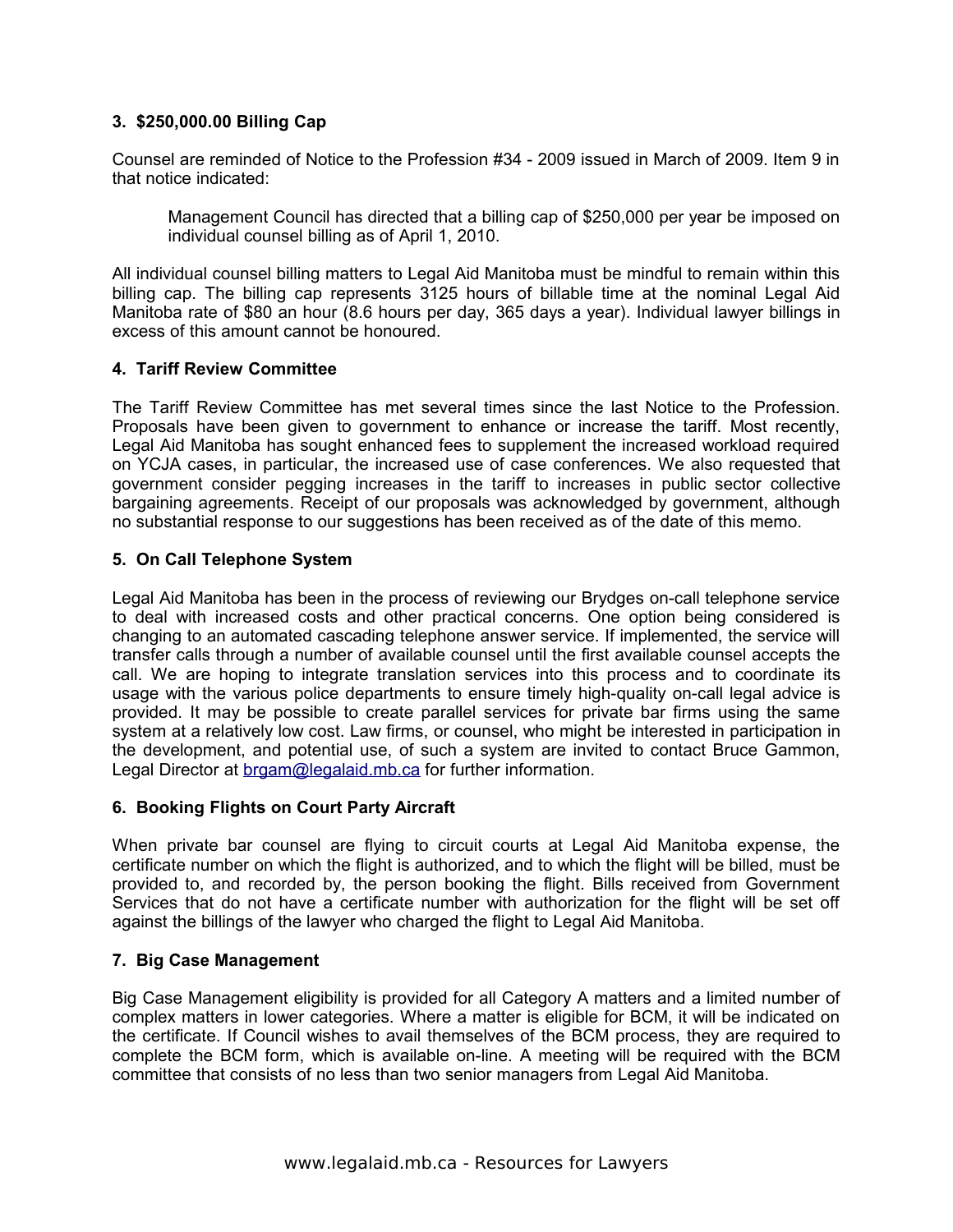The outcome of the BCM process is an agreement for additional preparation time that varies with the stage at which proceedings are concluded. This process allows counsel to have a clear indication of what can be anticipated by way of increase over tariff on complex cases where significant preparation is required. Use of the BCM process allows Legal Aid Manitoba to anticipate the draw upon its discretionary increase funds. This in turn provides counsel with greater certainty that these funds will be available at the conclusion of the case. Regular discretionary increases can vary with the available financial resources at the time the request is received.

Legal Aid Manitoba is initiating a requirement that Pretrial Conference Memoranda be provided to the BCM committee as they are received. The review of these memoranda will provide additional information to assist with the determination of the BCM process. Legal Aid Manitoba's ultimate aim is to have enough information prior to the setting of court dates that we can confidently determine BCM amounts prior to counsel setting a preliminary hearing or trial date.

## **8. Billing Time Lines**

From time to time, Legal Aid Manitoba reminds counsel of the six-year limitation on the validity of a certificate. It is useful for counsel doing legal aid cases to review the date of issuance of older certificates. A legal aid certificate expires six years from the date of issuance. In circumstances where a small amount of work remains to be done, this six-year limitation can be extended for a brief period of time. Generally speaking, the certificate will expire and the client will need to reapply for legal aid to retain coverage. Attention to these time lines can avoid substantial difficulty, both for the client and for counsel.

Legal Aid Manitoba monitors the accrual of private bar accounts. There are a number of significant disadvantages both to Legal Aid Manitoba and to counsel when a significant amount of time passes between completion of the work on a certificate and billing that certificate. There should be little need for files to remain open, pending billing beyond 60 days of the final disposition of the legal matters on that certificate. On family files, this means 60 days following the signing and receipt of the order sought. On criminal files, this means 60 days following the stay of proceedings, acquittal, sentencing, etc., that concludes the matter.

Legal Aid Manitoba is actively working toward implementation of a policy to require billing of all matters within 60 days of their final disposition. In order to bill a file following the expiry of that 60 days, approval of the Executive Director will be required. We anticipate this policy will come into place at the commencement of fiscal year 2011 -- 2012 (April 1, 2011). We are advising counsel of the anticipated policy at this time to permit an opportunity to bring billings up to date pending implementation of the policy.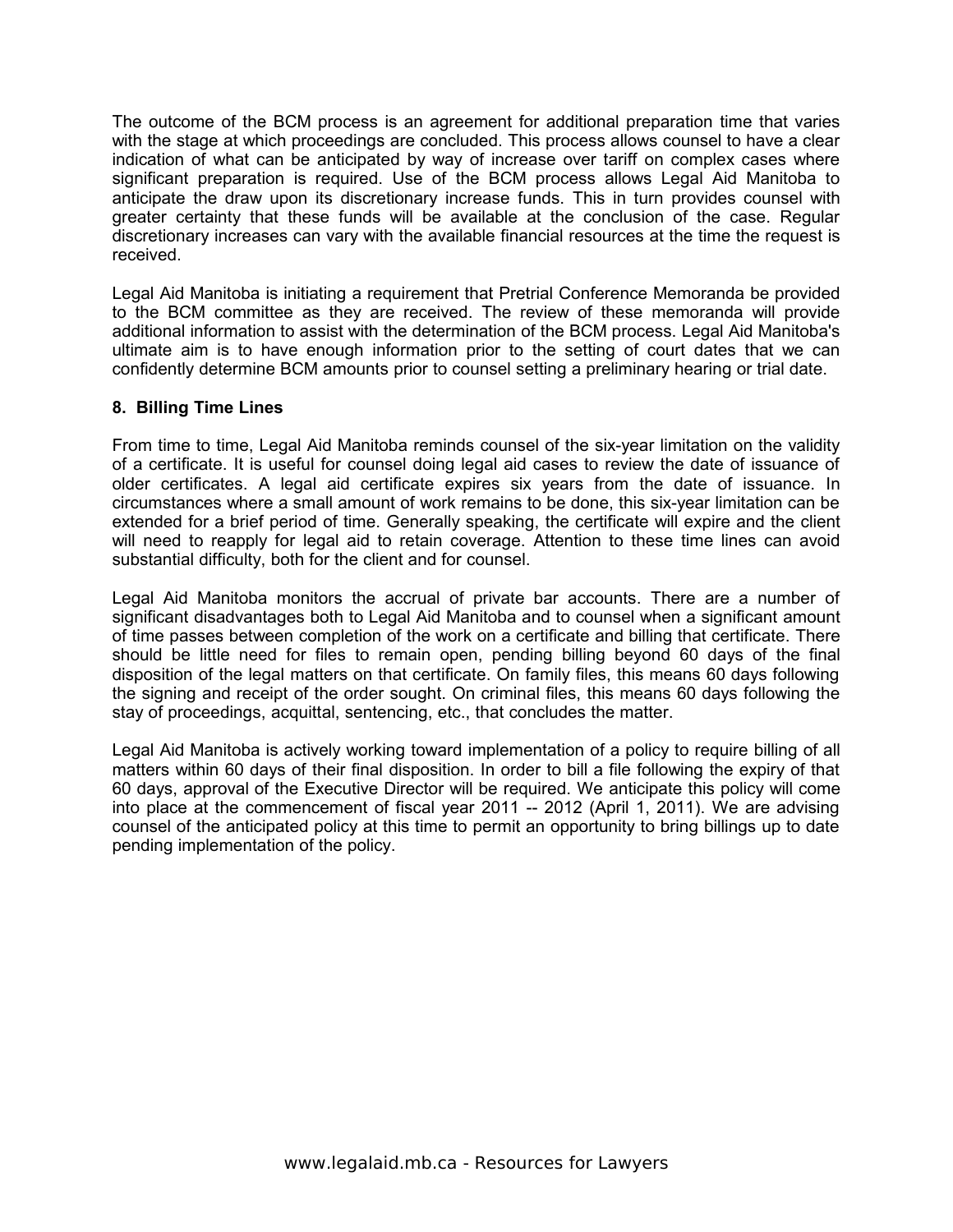# **#7 - 2010**

### **NOTICE TO THE PROFESSION**

### **Legal Aid Manitoba Client Appeal Process**

In light of recent events, Senior Management and Management Council's Client Appeals Committee would like to clarify the procedures for filing appeals where LAM has refused a client's application for legal aid coverage.

For any appeal, the client must sign the appeal form and provide reasons why they are appealing LAM's decision to refuse their legal aid application. Clients can appoint a lawyer or agent to represent them during the appeal process within Legal Aid Manitoba, both at the Executive Director and Appeal Committee levels in order to comply with the Act and Regulation. The client's authorization must be in writing.

Within 30 days of issuing any refusal, a client can appeal the decision to the Executive Director. There is no formal meeting process for Executive Director appeals. The Executive Director reviews the client's application and any related documentation to assess whether legal aid coverage should be granted. Clients are provided with a written response outlining the Executive Director's decision to grant or reject the appeal.

Where a refusal is upheld, clients can appeal the Executive Director's decision to Management Council's Appeal Committee. The following circumstances apply:

- 1) the Appeal Committee will hear appeals where clients have submitted a written response within 30 days to invoke their right to appeal;
- 2) the Appeal Committee will grant leave to appeal for an additional 60 days where clients have provided a reasonable written explanation; and
- 3) the Appeal Committee will consider appeals filed after 90 days only where extremely unusual circumstances exist. For all appeals filed after 90 days:
	- i) the matter must be referred to the Chair of Management Council;
	- ii) the appellants must make written submissions to the Chair explaining the reasons for the delay; and
	- iii) the Chair will decide if a leave to appeal to the Appeal Committee will be granted.